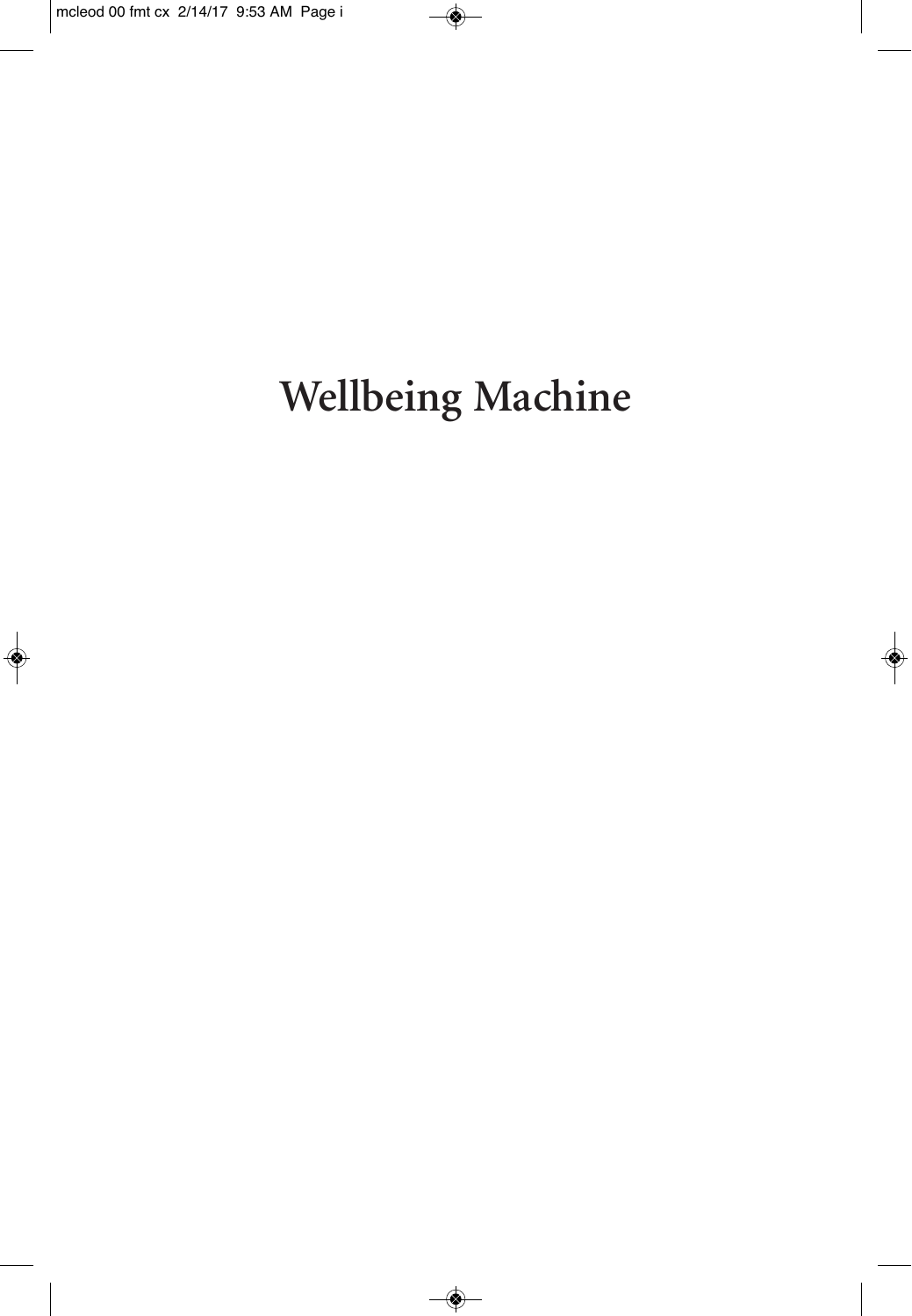#### Carolina Academic Press **Medical Anthropology Series**

Pamela J. Stewart *and* Andrew Strathern *Series Editors*

#### $\mathbf{v}$

*Curing and Healing Medical Anthropology in Global Perspective, Second Edition* Andrew Strathern *and* Pamela J. Stewart

*Healing the Modern in a Central Javanese City* Steve Ferzacca

*Physicians at Work, Patients in Pain Biomedical Practice and Patient Response in Mexico, Second Edition* Kaja Finkler

> *Elusive Fragments Making Power, Propriety and Health in Samoa* Douglass D. Drozdow-St. Christian

*Endangered Species Health, Illness, and Death Among Madagascar's People of the Forest* Janice Harper

> *The Practice of Concern Ritual, Well-Being, and Aging in Rural Japan* John W. Traphagan

*The Gene and the Genie Tradition, Medicalization and Genetic Counseling in a Bedouin Community in Israel* Aviad E. Raz

*Social Discord and Bodily Disorders Healing Among the Yupno of Papua New Guinea* Verena Keck

*Indigenous Peoples and Diabetes Community Empowerment and Wellness* Mariana Leal Ferreira *and* Gretchen Chesley Lang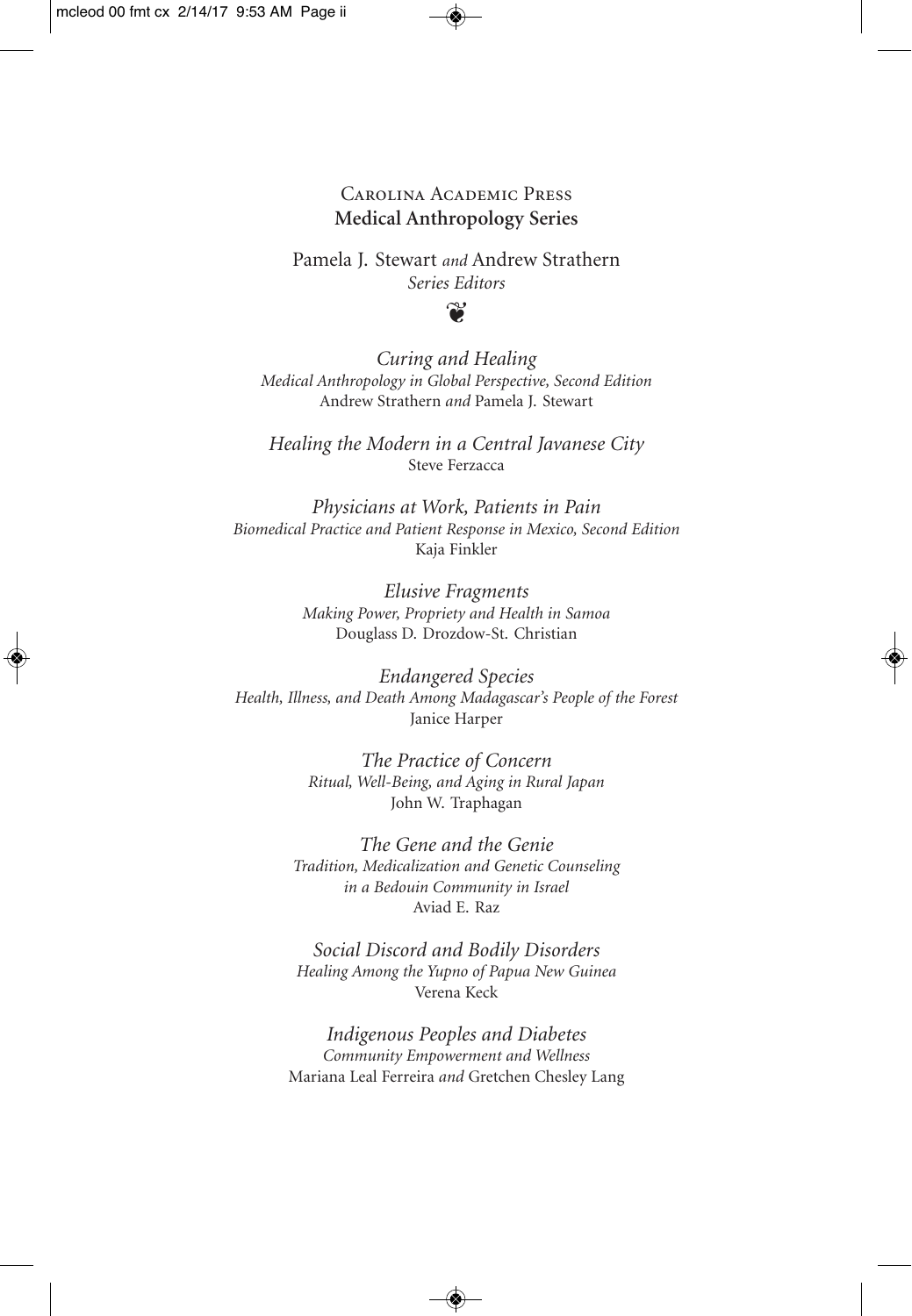*The Maintenance of Life Preventing Social Death through Euthanasia Talk and End-of-Life Care— Lessons from The Netherlands* Frances Norwood

> *We Have No Microbes Here Healing Practices in a Turkish Black Sea Village* Sylvia Wing Önder

*Of Orderlies and Men Hospital Porters Achieving Wellness at Work* Nigel Rapport

*Lost Selves and Lonely Persons Experiences of Illness and Well-Being among Tamil Refugees in Norway* Anne Sigfrid Grønseth

> *Vulnerability and the Art of Protection Embodiment and Health Care in Moroccan Households* Marybeth J. MacPhee

*Genetic Disorders and Islamic Identity among British Bangladeshis* Santi Rozario

> *A Tale of an Amulet* Ariela Popper-Giveon

*Living Well in Los Duplex Critical Reflections on Medicalization, Migration and Health Sovereignty* Anna Waldstein

*Wellbeing Machine How Health Emerges from the Assemblages of Everyday Life* Kim McLeod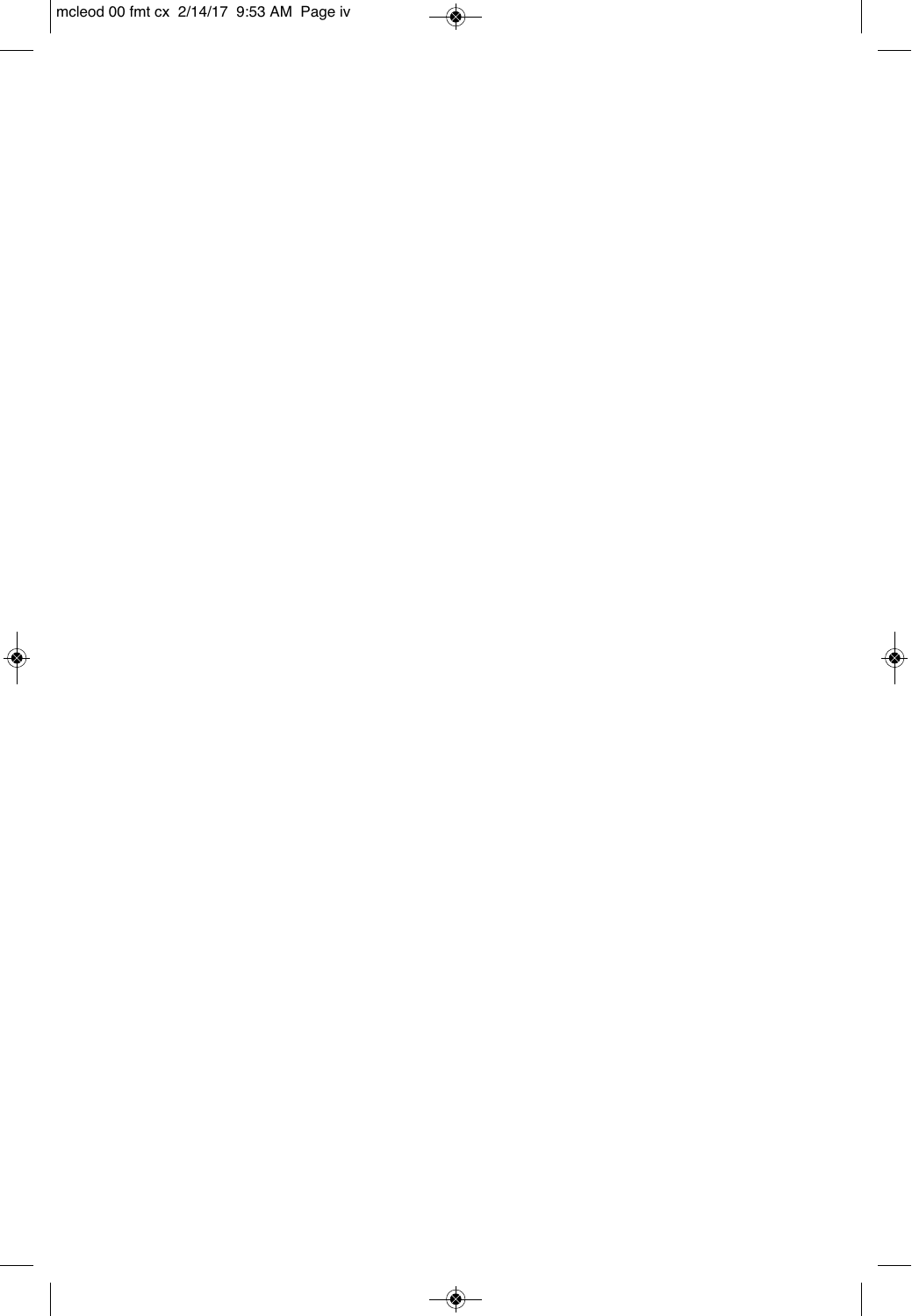# **Wellbeing Machine** *How Health Emerges from the Assemblages of Everyday Life*

**Kim McLeod**

Lecturer in Sociology in the School of Social Sciences University of Tasmania



Carolina Academic Press Durham, North Carolina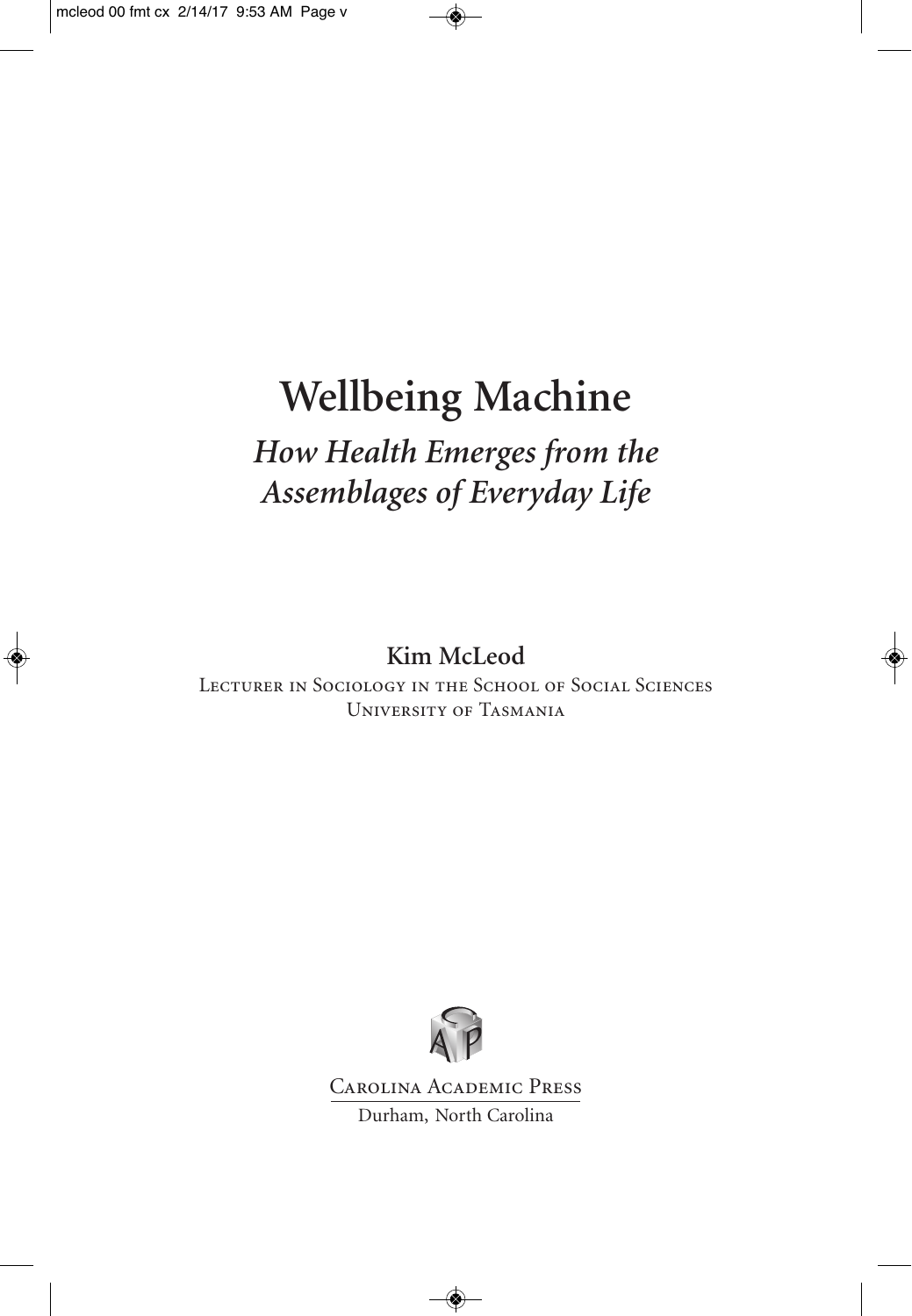Copyright © 2017 Carolina Academic Press, LLC All Rights Reserved

Library of Congress Cataloging-in-Publication Data

Names: McLeod, Kim, author.

Title: Wellbeing machine : how health emerges from the assemblages of everyday life / Kim McLeod.

Description: Durham, North Carolina : Carolina Academic Press, LLC, [2016] | Series: Ethnographic studies in medical anthropology series | Includes bibliographical references and index.

Identifiers: LCCN 2016046803 | ISBN 9781611637052 (alk. paper) Subjects: LCSH: Medical anthropology. | Well-being--Social aspects.

Classification: LCC GN296 .M34 2016 | DDC 306.4/61--dc23

LC record available at https://lccn.loc.gov/2016046803

e-ISBN 978-1-5310-0611-2

Carolina Academic Press, LLC 700 Kent Street Durham, North Carolina 27701 Telephone (919) 489-7486 Fax (919) 493-5668 www.cap-press.com

Printed in the United States of America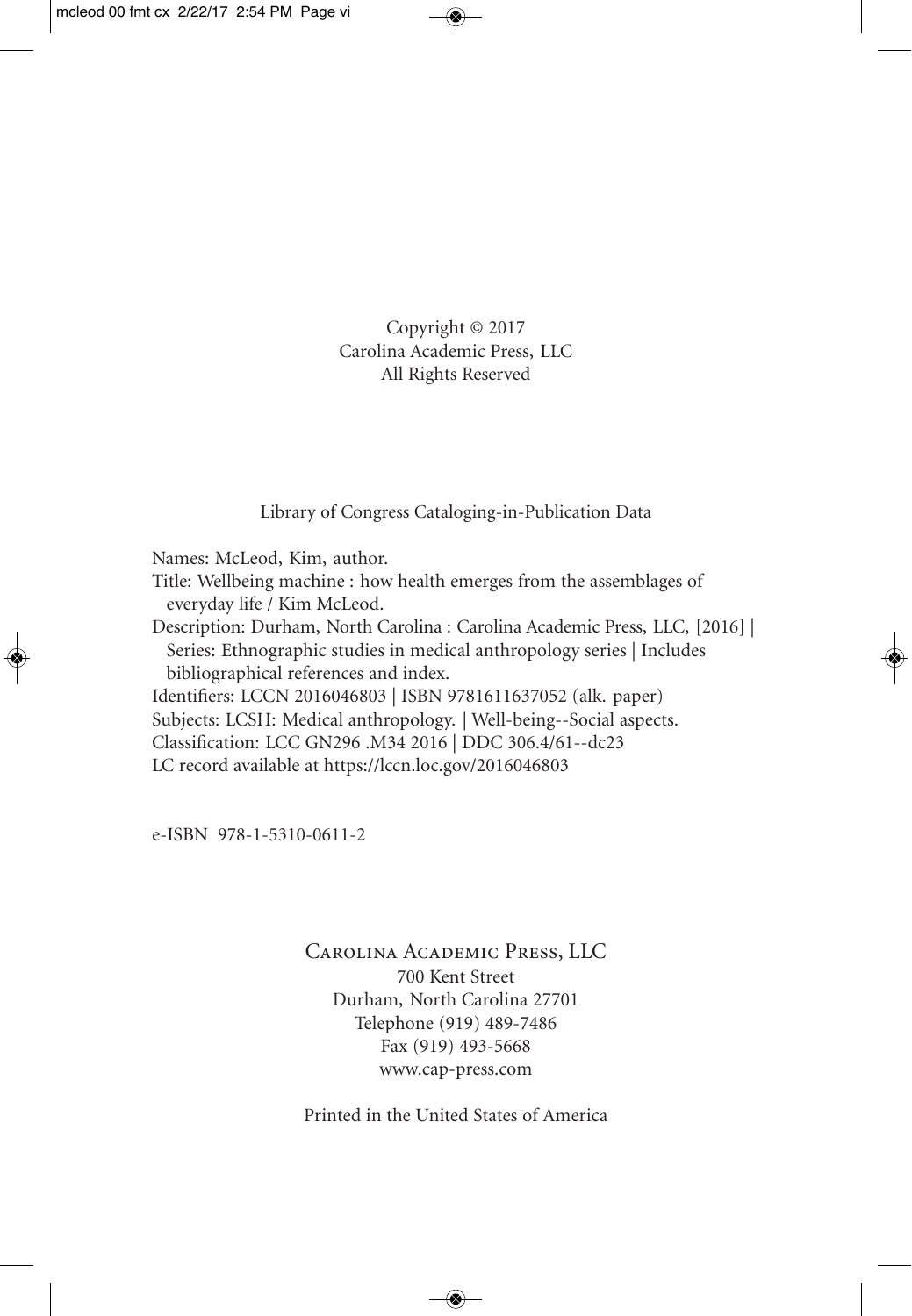## **Contents**

| Series Editors' Preface                                          | xi   |
|------------------------------------------------------------------|------|
| Wellbeing, Illbeing, and Well-Becoming                           |      |
| Andrew Strathern & Pamela J. Stewart                             |      |
| References                                                       | xiv  |
| Preface                                                          | XV   |
| Acknowledgments                                                  | xvii |
| Chapter One $\cdot$ Introduction                                 | 3    |
| SECTION ONE · 'ORIENTATING TO ASSEMBLING' TO                     |      |
| RECONCEPTUALISE WELLBEING                                        | 13   |
| Chapter Two $\cdot$ Shifting Attention onto the Collective Body  | 15   |
| More-than-Individual Life                                        | 15   |
| Wellbeing Work: 'Collaborative Connective Labour'                | 19   |
| Rethinking the Labour-Value Relation in the Wellbeing Bioeconomy | 22   |
| Power in the Wellbeing Bioeconomy                                | 24   |
| Chapter Three $\cdot$ Mobilising Assemblages throughout          |      |
| <b>Empirical Research Processes</b>                              | 27   |
| Attuning Body to the Research Encounter                          | 28   |
| Making Materials Central and Active                              | 30   |
| Allow Researcher Reassembling                                    | 33   |
| Making Maps and Crafting Assemblages                             | 35   |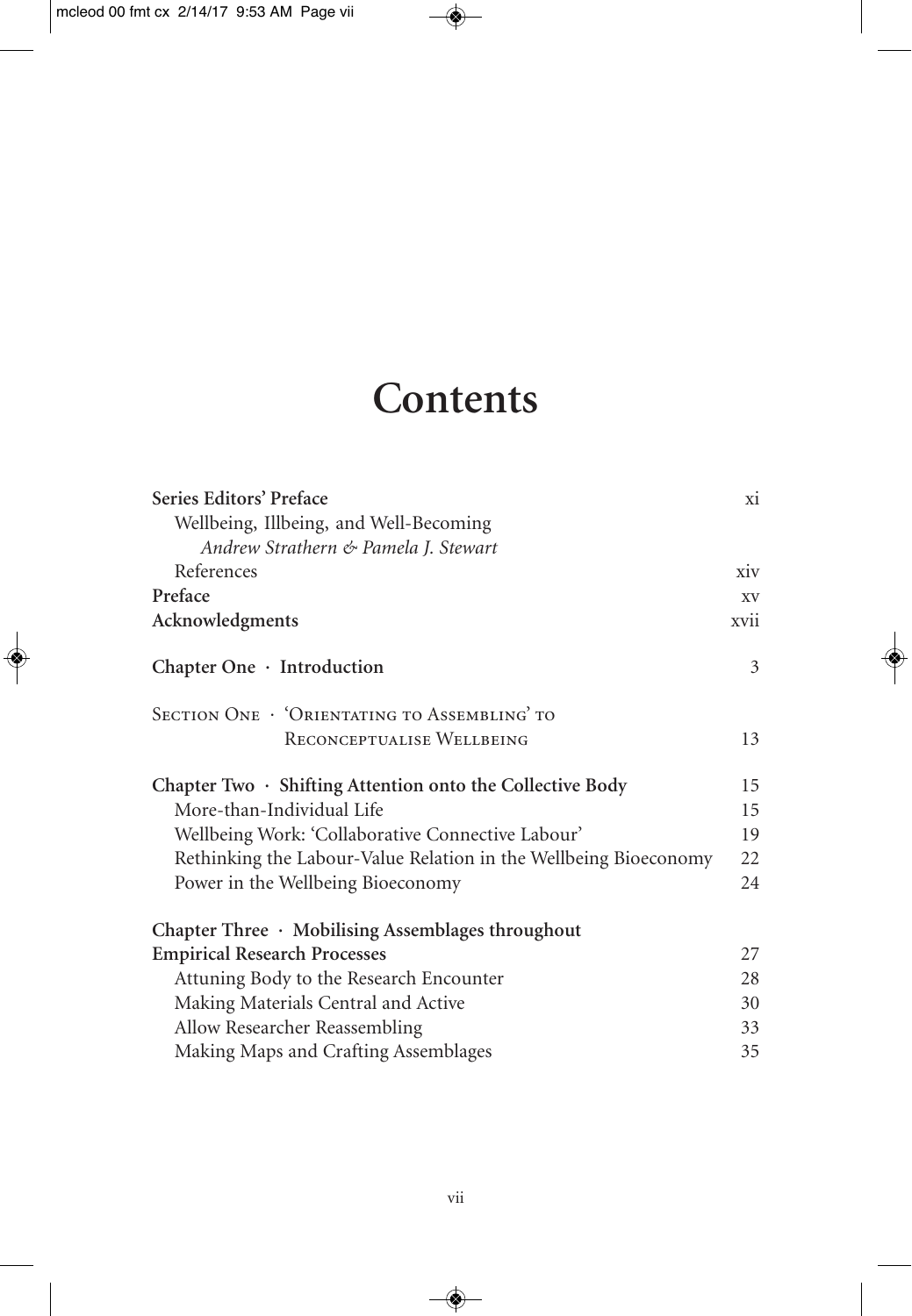| SECTION TWO . THE WELLBEING MACHINE                                   | 39  |
|-----------------------------------------------------------------------|-----|
| Chapter Four · Becoming-Depressed                                     | 41  |
| Thinking and Memory Practices                                         | 41  |
| Using Causal Logic to Account for Change                              | 41  |
| <b>Intentional Memory</b>                                             | 43  |
| Clinical Encounters: Situations of Stratification                     | 46  |
| A Shared Language to Account for Bodily Change                        | 46  |
| Clinical Training in Imaginative Labour                               | 49  |
| The Social Assemblage of Depressives: An Immunised Body Politic       | 53  |
| The Antidepressant Object Accelerates Collaborative Connective Labour | 57  |
| Investing in a Position on Antidepressants                            | 57  |
| Maintaining the Habit of Daily Use                                    | 59  |
| Forming Relations of Imagination with the Antidepressant Object       | 60  |
| A Stabilising Force                                                   | 63  |
| <b>Concluding Comments</b>                                            | 65  |
| Chapter Five · Becoming-Authentic                                     | 69  |
| A Line of Deterritorialisation                                        | 69  |
| Becoming-Other (to What One Was Before)                               | 69  |
| Labour and Materials for Good Encounters                              | 75  |
| Positive Relative Deterritorialisation                                | 77  |
| Narrative Forms                                                       | 80  |
| Chronological Time, Narrative Meaning                                 | 80  |
| Authentically Human                                                   | 85  |
| Self-Awareness                                                        | 85  |
| Authenticity and Imaginative Labour                                   | 92  |
| The Social Assemblage of Individuals: An Immunised Body Politic       | 94  |
| <b>Concluding Comments</b>                                            | 97  |
| Chapter Six · Becoming-Indeterminate                                  | 101 |
| Assemblages Defined by Transformation                                 | 101 |
| Absolute Deterritorialisation                                         | 102 |
| Minor Memory                                                          | 108 |
| Bodily Practices to Form a Plane of Consistency                       | 111 |
| Unfixed Relations of Vulnerability                                    | 111 |
| Throwing the Dice                                                     | 114 |
| <b>Imagining Complexity</b>                                           | 115 |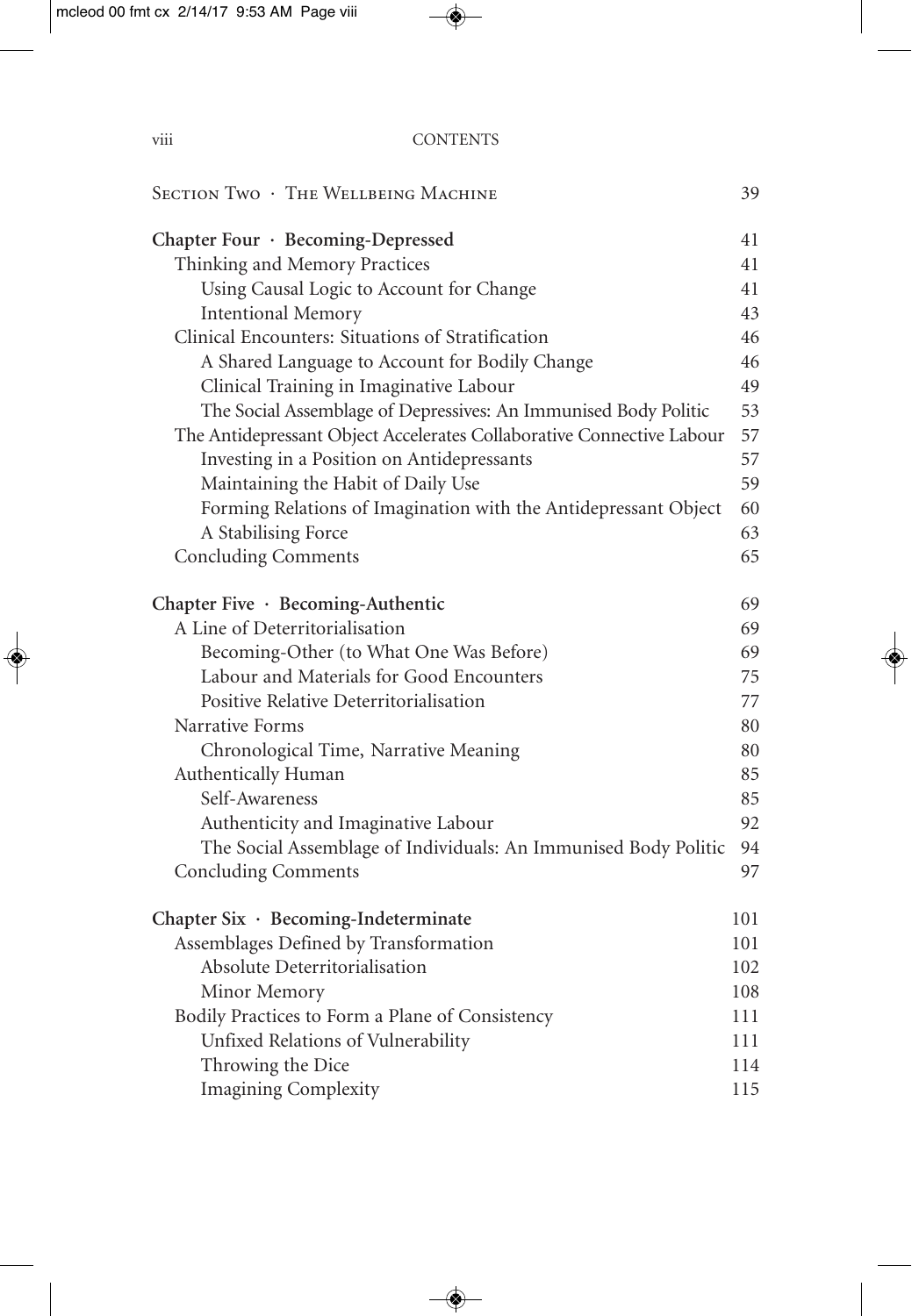| Frames for Non-Foundational Processes                                                                                        | 118 |
|------------------------------------------------------------------------------------------------------------------------------|-----|
| Trust Relations for Sustainability Thresholds                                                                                | 118 |
| Non-Evaluative Witnessing                                                                                                    | 120 |
| <b>Concluding Comments</b>                                                                                                   | 122 |
| Chapter Seven · Becoming-Destratified                                                                                        | 127 |
| Decomposing Relations between Bodies                                                                                         | 127 |
| The Negative Pole to the Line of Flight                                                                                      | 127 |
| <b>Encounters with Death</b>                                                                                                 | 131 |
| Minor Memory as a Destructive Force                                                                                          | 134 |
| Bodily Practices Associated with Destratification                                                                            | 137 |
| Repelling an External Force                                                                                                  | 138 |
| Corporeal Warnings of Bodily Limits                                                                                          | 141 |
| The Collaborative Connective Labour of the Non-Evaluative Witness                                                            | 144 |
| <b>Concluding Comments</b>                                                                                                   | 147 |
| Chapter Eight $\cdot$ The Architecture of the Wellbeing Machine                                                              | 149 |
| Wellbeing: Co-Extensive Modulating Assemblages                                                                               | 149 |
| Illbeing: Generative, Enduring and Required for Wellbeing                                                                    | 152 |
| Experimenting with Understanding Passions                                                                                    | 155 |
| Abstract Machines Configure the Wellbeing Machine                                                                            | 157 |
| The Work of Mediating Wellbeing                                                                                              | 158 |
| Collective Trust in Processes of Change                                                                                      | 161 |
| <b>Concluding Comments</b>                                                                                                   | 163 |
| SECTION THREE · IMPLICATIONS OF MACHINIC WELLBEING                                                                           | 165 |
| Chapter Nine $\cdot$ Mediating Wellbeing through the Machine<br>Using Collaborative Connective Labour to Respond to Illbeing | 167 |
| and Cultivate Wellbeing                                                                                                      | 167 |
| Ethical Assessment of Wellbeing Interventions                                                                                | 172 |
| A Reconfigured Wellbeing Bioeconomy                                                                                          | 174 |
| <b>Concluding Comments</b>                                                                                                   | 179 |
| Conclusion                                                                                                                   | 181 |
| Bibliography                                                                                                                 | 187 |
| Index                                                                                                                        | 203 |

CONTENTS ix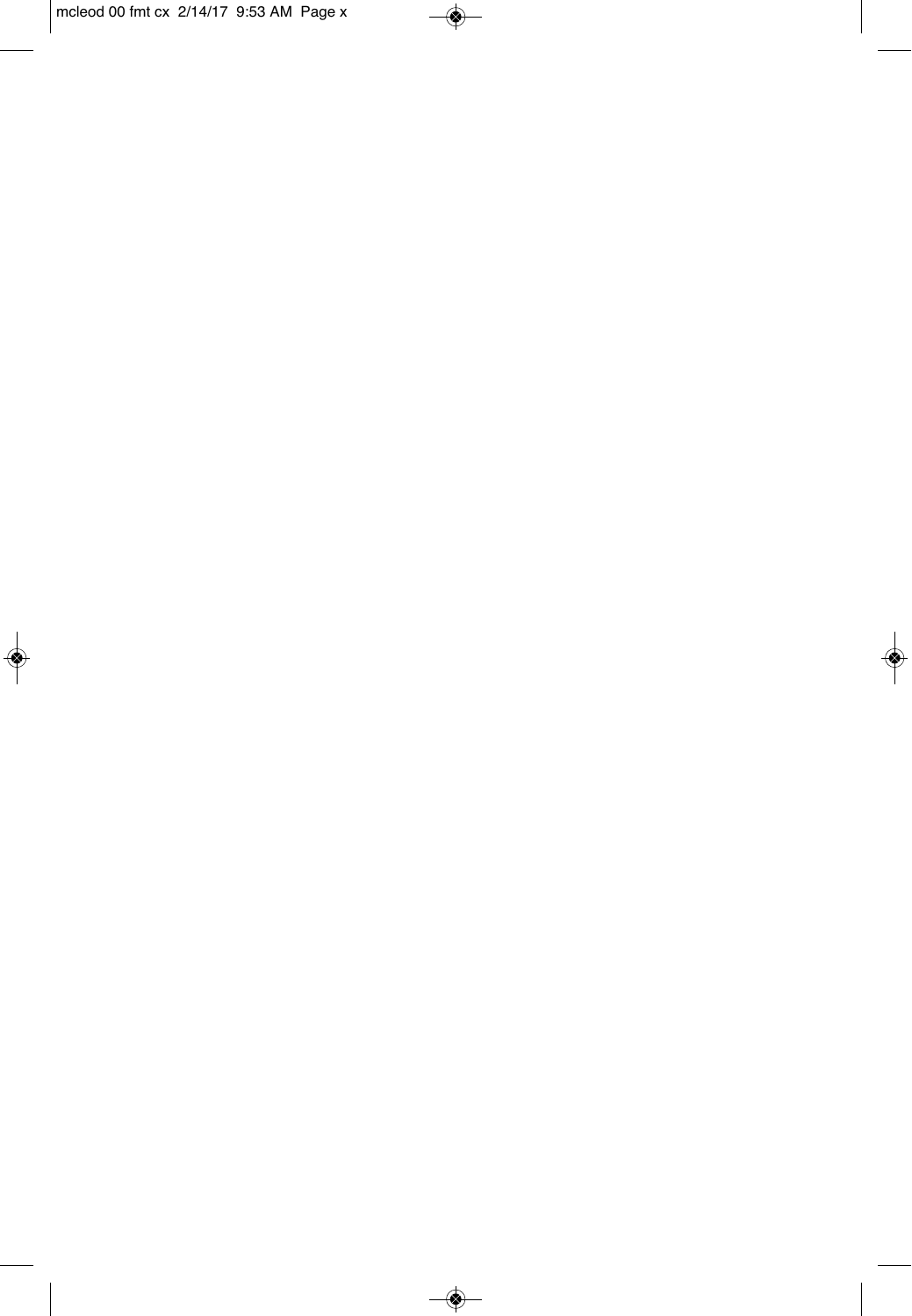### **Series Editors' Preface**

#### **Wellbeing, Illbeing, and Well-Becoming**

*Andrew Strathern & Pamela J. Stewart*\*

Wellbeing has become a key concept in systems of health care, as a part of a growing set of realizations that biomedicine has to be extended to take psychological and social factors into account. As the perspective of wellbeing opens up, issues such as cultural notions of personhood, relationality, embodiment, and emplacement all emerge as a suite of contextual influences. All this takes us quite far from the stereotypical view of biomedicine as the science of treating pathogenic conditions in individual bodies by means of specific curative treatments.

This opening up of perspectives on health, seen not just as the absence of disease, but as a holistic state of being 'well' provides the by now firmly established background to Kim McLeod's present study in this book. McLeod takes the discussions about wellbeing several steps further by dispensing with the idea of the individual as the referential focus of identity and replacing it with a network image of agency that includes non-human components working together with humans to produce what she calls the *Wellbeing Machine*.

A question that may arise here at the outset is whether this approach is ontological or heuristic in character, or somewhere in between. McLeod's intentions are very serious, and are motivated by her wish to obviate the pathologies of blaming that often go with mental conditions of depression as people seek for causes and therefore for ways of dealing with the phenomenon itself. Because she attributes the blaming process to the availability of the construct of an 'individual', she wishes to start from a different analytical perspective. Abol-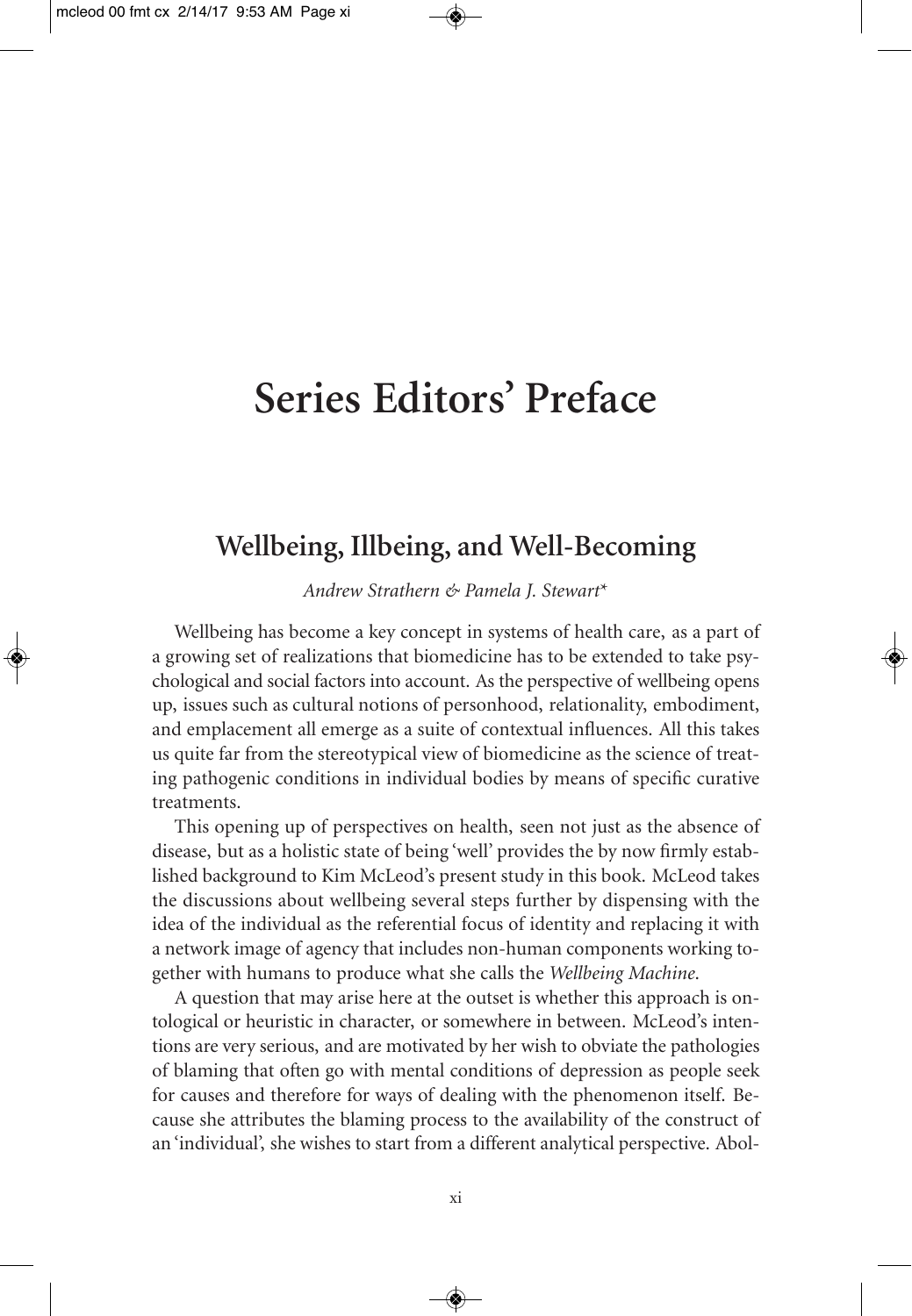ishing the individual in this way leads her to develop an entirely new vocabulary of discussion, beginning with her chapter two on the agency of assemblages, connective labor, and power. The interviews she conducted with particular interlocutors indicate very clearly that these persons operated naturalistically with ideas of themselves as individual actors with individual bodies.

McLeod then turns her analytical lens on to look at the data and explain how these ideas and practices of the interlocutors have been co-produced among a number of agencies and are the result of affective labor within a network of such agencies. She does not challenge the interlocutors'sense of themselves as (culturally constituted) individuals, but she transforms their accounts into her own network analysis of co-producing actors and actions.

Cultural ideas are strongly present in all of the testimonies McLeod records, and the alternative conceptualizations she gives us, based on work by Deleuze and Guattari and others, form the discursive counterpart of these ideas, deconstructing them and reconstructing them in terms of her model of the 'machine' constituted by an assembly of human and non-human agencies. Yet this is clearly not a 'post-human' anthropology, since humans and their conditions of wellbeing or illbeing, and how they try to work with these conditions, remain central nodes in the discussion.

The idea of the *Wellbeing Machine* can be looked on as a double metaphor. In the first stage of the metaphor humans and machines are seen as working together. In the second stage the whole assemblage of agencies involved in treatment is seen in quasi-cybernetic terms as a kind of complex machine for producing particular outcomes. In this regard, we may compare such an idea of a complex web of relations among agents to the workings of an extended local system of kinship ties, such as those anthropologists have classically studied in 'technologically simple'societies in remote corners of the world (see examples in Strathern and Stewart 2011). Of course, any assumption that such a machine works perfectly immediately falls foul of the objections to functionalist analysis in anthropology that led to the abandonment of the original structural-functional approach. But the parallel is, for this very reason, worth making. On one hand, it leads us to recognize that structures do perform functions. On the other, it indicates that such functions are contingent on the agencies of the performers. The same therefore would apply to the wellness machine structure.

In a further sense the parallel or analogy with a locally functioning kinship system is helpful. Such a system does not work in the abstract but in an emplaced, embodied, and material way through cycles of subsistence, reproduction and exchange. The kinsfolk in it are enmeshed in a material world that they sustain and which sustains them. Their whole life pattern operates as a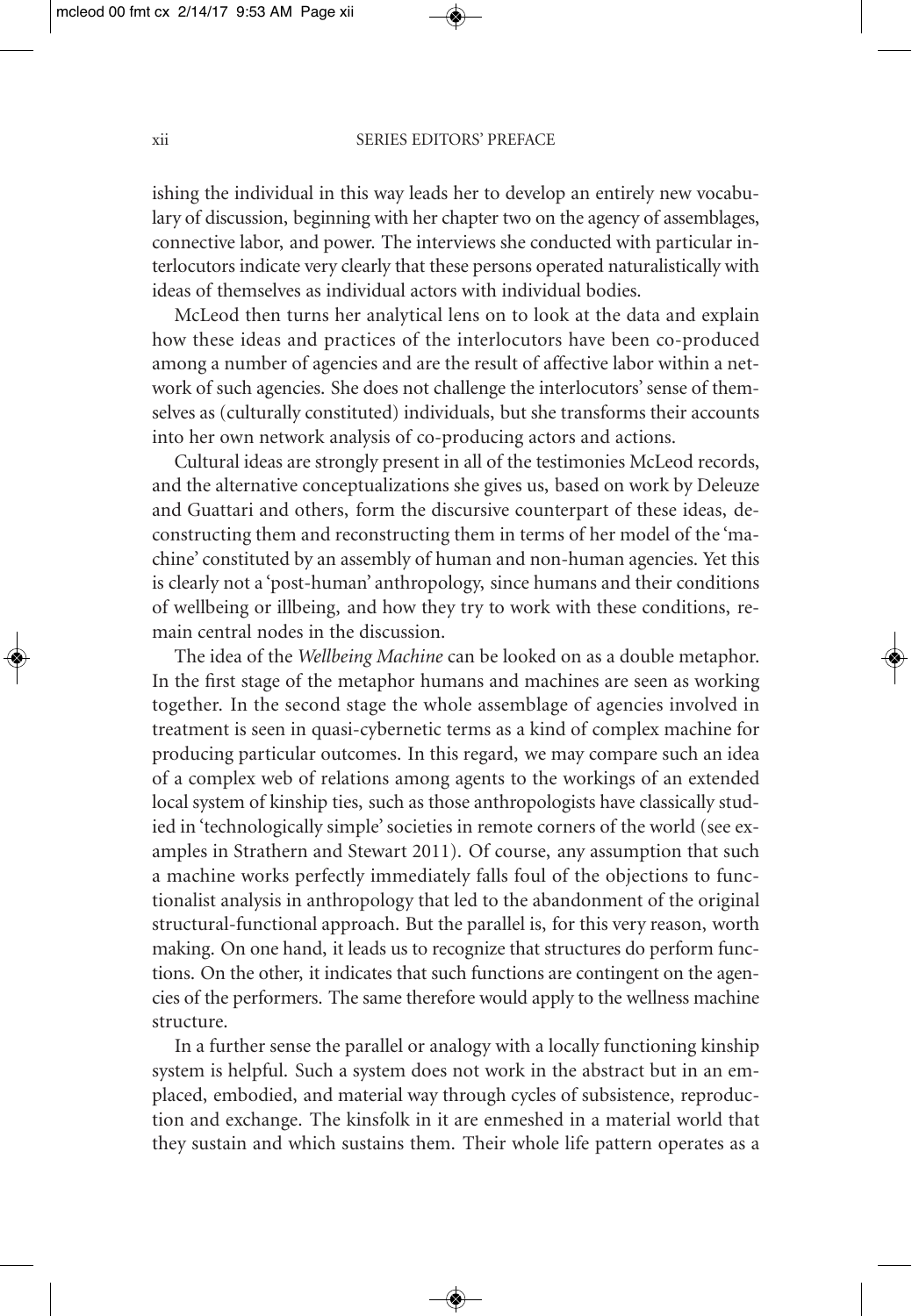kind of wellness machine; and this is particularly so in the case of illness. As we have noted many times in our own writings (e.g. Strathern and Stewart, 2010), in the Mount Hagen area of Papua New Guinea sickness is often attributed to the workings of anger (*popokl* in the local language) and dealing with anger requires a collective response within the kinship group or network. Correlatively, since the causes of anger arise within this same network, the network can operate as an illness machine, and this machine has to be switched by ritual means into another modality in order to become a wellness machine.

McLeod's exposition of the characteristics of the wellbeing machine can be understood as capturing a large number of elements that conduce to positive mental (and physical) health and are recognizable from efforts that people in general make in pursuing everyday life, whether they are considered to be therapies for depression or not. Fundamental to her ideas is the concept of affective labor, undertaken by humans through the mediation of material objects, such as photographs, the placement of items, and very significantly the development of ritualized and routinized modes of conduct. It is not that her model denies human agency, because it patently implies a great deal of agency encapsulated in the concept of affective labor itself. Rather, as we might put it, she wishes to remove from her model of wellbeing those ideological aspects of individual personhood that place blame on individuals for their pathology and stress that autonomous labor is needed to overcome the pathology. By contrast McLeod's model brings to light the collectivity of agencies that are involved in the production of affective status, and the crucial role that emplacement, materiality and ritual have in this process of production. Once the matter is expressed in this way it becomes evident that what she is highlighting is a set of processes that underpin the production of all social life, not just the production of illbeing and wellbeing. A part of affective labor, for example, in her scheme is the exercise of the imagination and the deployment of creativity, capacities that are important across the spectrum of human activity. With this in mind, we can appreciate the very general significance of her work as a contribution to the de-medicalizing of mental conditions and the re-production of them in social and affective terms. In this argument, it is not that pills lose their importance. Rather, the pill itself acquires sociality through its use in collectively orchestrated strategies.

McLeod's study goes deeply into the worlds of the depressed and how they can emerge from those worlds. As such, it repays close attention both for its theoretical and for its applied ramifications. We are also left to rethink the human/non-human interfaces of action in the world and where to place individuality. McLeod's research focus transcends the individual, yet individuals are portrayed within it, and at some level they must still be important in the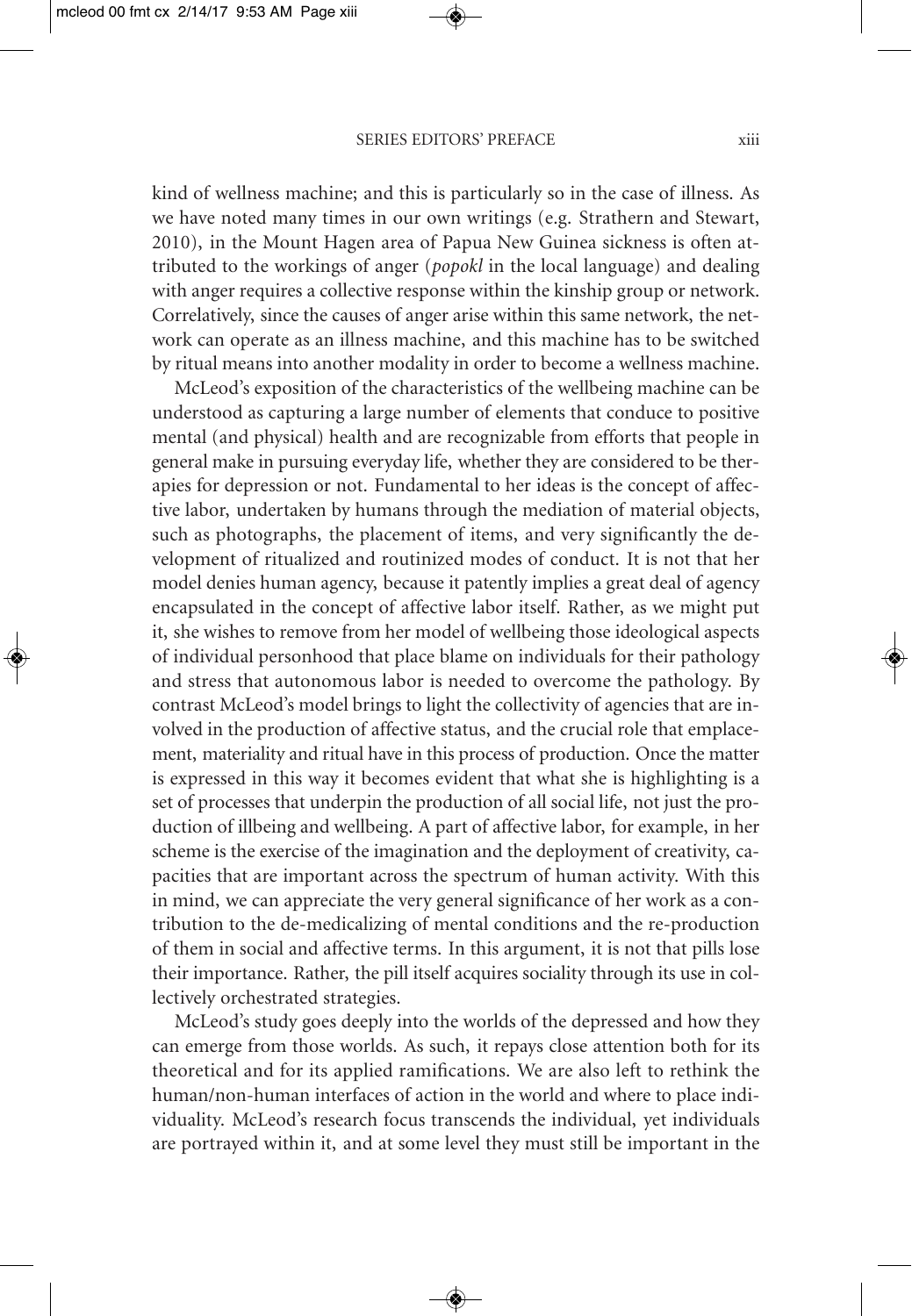'machine'. We may be reminded of the film about robots under control of a central computer, whose power could be broken only when one of the robots evolved in an individual way to think for itself.

#### **References**

- Strathern, Andrew and Pamela J. Stewart (2010). *Curing and Healing: Medical Anthropology in Global Perspective, 2nd ed.* Durham, NC: Carolina Academic Press.
- Strathern, Andrew and Pamela J. Stewart (2011). *Kinship in Action, Self and Group*. Upper Saddle River: Prentice Hall.

\* Pamela J. Stewart (Strathern) and Andrew J. Strathern are a wife-and-husband research team who are based in the Department of Anthropology, University of Pittsburgh and co-direct the Cromie Burn Research Unit. They are frequently invited international lecturers and have worked with numbers of museums to assist them with their collections. Stewart and Strathern have published over 47 books and over 200 articles, book chapters, and essays on their research in the Pacific (mainly Papua New Guinea and the South-West Pacific region, e.g. Samoa and Fiji); Asia (mainly Taiwan, and also including Mainland China and Japan); and Europe (primarily Scotland, Ireland and the European Union countries in general); and also New Zealand and Australia. Their most recent co-authored books include *Witchcraft, Sorcery, Rumors, and Gossip* (Cambridge University Press, 2004); *Kinship in Action: Self and Group* (Prentice Hall, 2011); *Peace-Making and the Imagination: Papua New Guinea Perspectives* (University of Queensland Press with Penguin Australia, 2011); *Ritual: Key Concepts in Religion* (Bloomsbury Academic Publications, 2014) and *Working in the Field: Anthropological Experiences Across the World* (Palgrave Macmillan, 2014). Their recent co-edited books include *Exchange and Sacrifice* (Carolina Academic Press, 2008) and *Religious and Ritual Change: Cosmologies and Histories* (Carolina Academic Press, 2009 and the Updated and Revised Chinese version: Taipei, Taiwan: Linking Publishing, 2010. Stewart and Strathern's current research includes the topics of Cosmological Landscapes; Ritual Studies; Political Peace-making; Comparative Anthropological Studies of Disasters and Climatic Change; Language, Culture and Cognitive Science; and Scottish and Irish Studies. For many years they served as Associate Editor and General Editor (respectively) for the *Association for Social Anthropology in Oceania* book series and they are Co-Series Editors for the *Anthropology and Cultural History in Asia and the Indo-Pacific* book series. They also currently Co-Edit four book series: *Ritual Studies*; *Medical Anthropology*; *European Anthropology* and *Disaster Anthropolgy* and they are the long-standing Co-Editors of the *Journal of Ritual Studies*. Their webpages, listing publications and other scholarly activities, are: http://www.pitt.edu/~strather/ and http://www.StewartStrathern.pitt.edu/.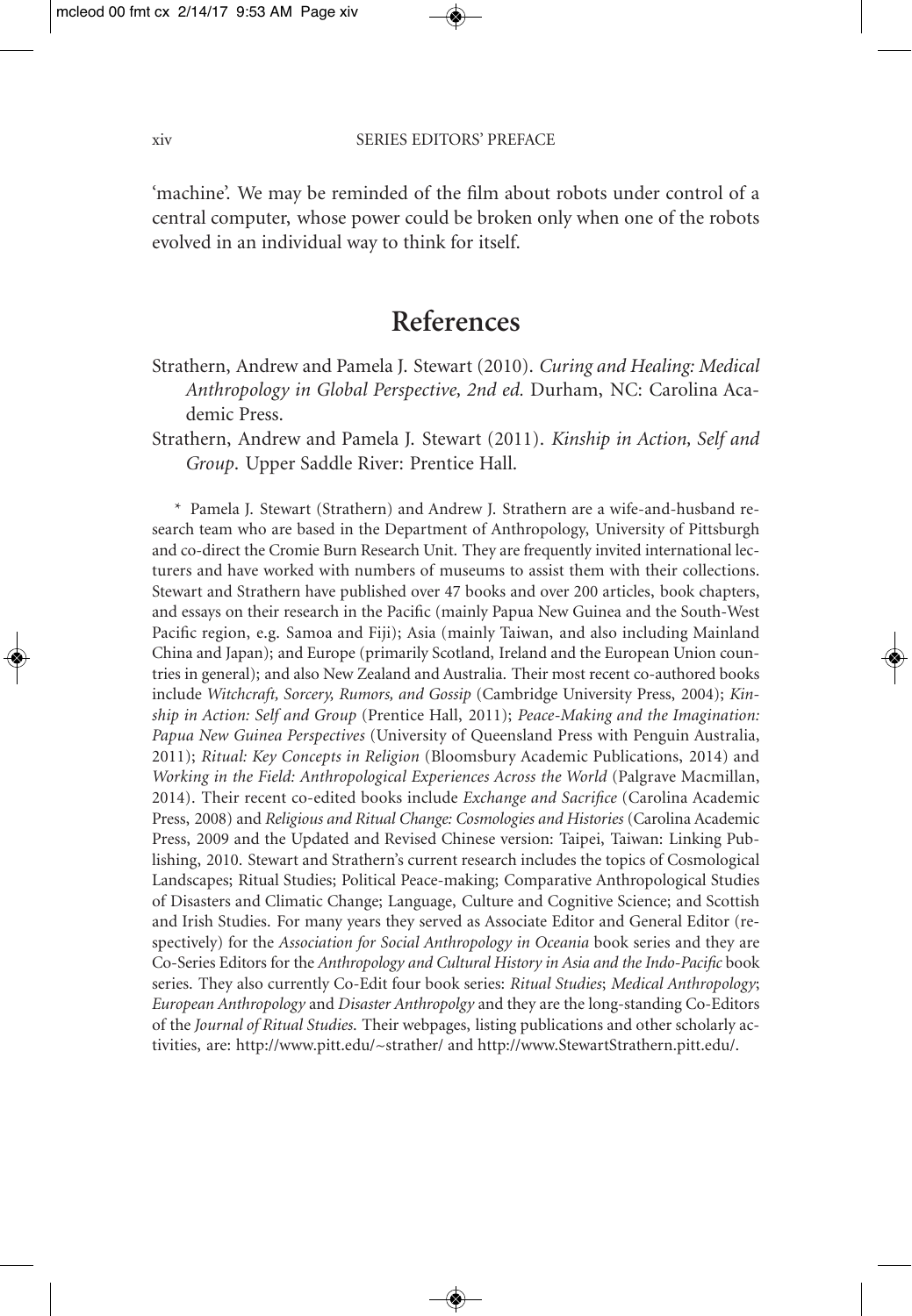## **Preface**

*Wellbeing Machine* provides a precise, non-blaming and non-pathologising account of how wellbeing arises in the intimate processes of daily life. Wellbeing and illbeing are generally seen as interior states of the individual, which can readily be linked to individuals being blamed for the status of their wellbeing. This book expands the limits of human-based accounts of wellbeing by shifting attention away from the individual, and onto the collective body. Deleuze's assemblage is mobilised throughout this investigation of wellbeing, which contributes an innovative methodology called 'orientating to assembling'. This approach generates a conceptual entity called the *Wellbeing Machine*. The *Wellbeing Machine* is made up of four assemblages which each represent different affective capacities and different responses to the challenges of everyday life experienced by people with depression. The *Wellbeing Machine* reveals fresh insight into wellbeing. It shows how wellbeing emerges from assemblages that transform in a sustainable way over time and is experienced by the emergent 'well' individual as affective flux. In a series of changing assemblages, those associated with illbeing are repositioned as generative and vital to the production of wellbeing. This book specifies the ontological objects, practices, and the nonhuman and human labour involved in creating a series of modulating assemblages and emergent wellbeing. *Wellbeing Machine* shifts discussion about the wellbeing bioeconomy into new terrain. It investigates the intersections between emergent wellbeing, labour, power, and capitalism. This book contributes to debates about how to cultivate wellbeing. It suggests resourcing the formation of sustainable assemblages wherever they are needed or desired. *Wellbeing Machine* shows it is possible to produce knowledge about wellbeing that does not contribute negative associations about individuals' wellbeing levels.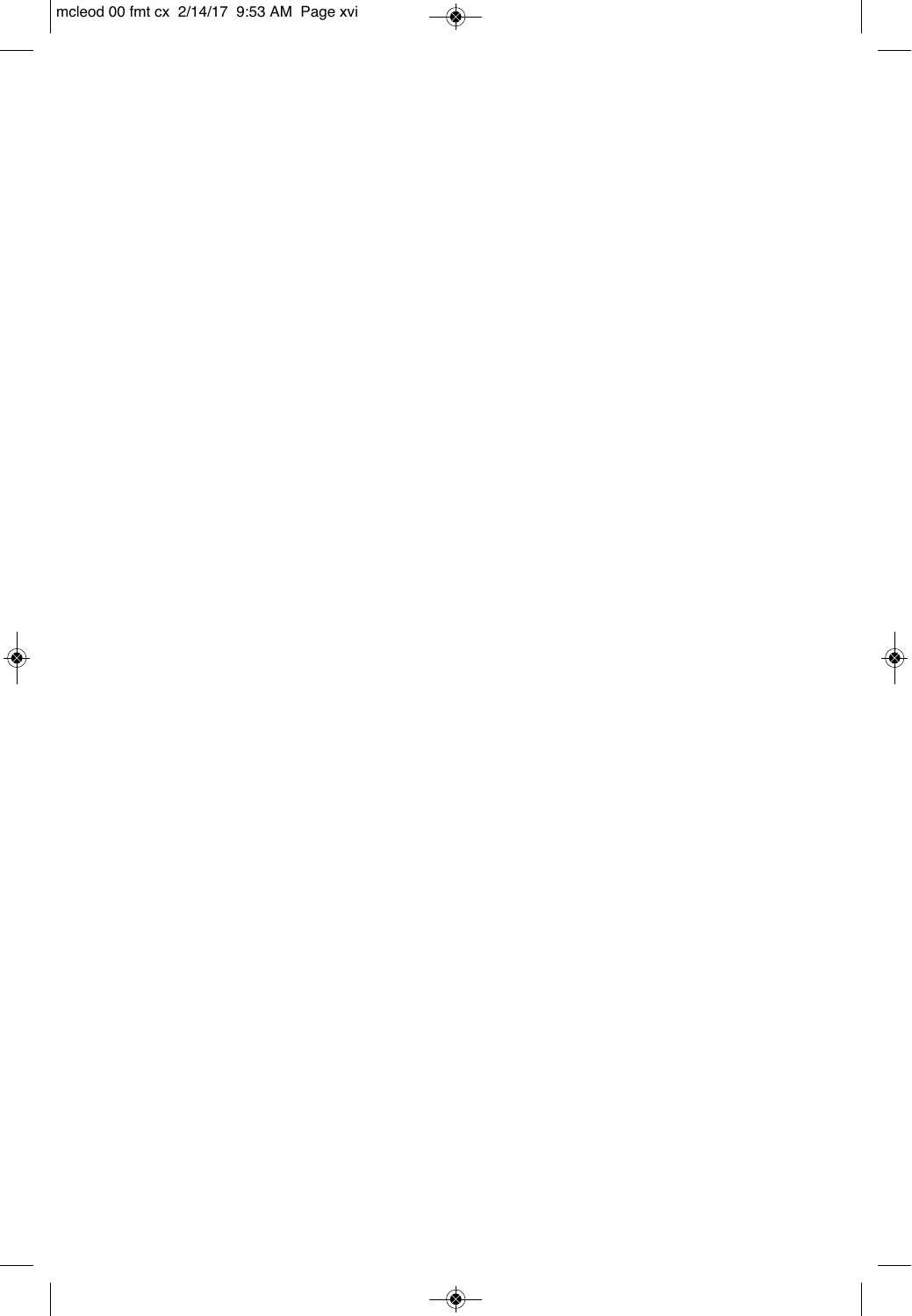#### **Acknowledgments**

My sincere thanks go to all those who have contributed to this book since it began as a doctoral thesis in the Centre for Health and Society at the University of Melbourne. I thank my supervisors Marilys Guillemin, John Fitzgerald, and Sarah Maclean for their incisive, generous feedback on my writing, and guidance during my sometimes-halting academic development. I gratefully acknowledge the financial support of a Melbourne Research Scholarship, without which this book would not have commenced. I have been sustained by the collegial support provided by The Centre for Health and Society at The University of Melbourne, The University of Tasmania Sydney campuses, and The University of Tasmania Arts Faculty at the Newnham campus, Launceston. My thanks for the advocacy and advice provided by Niamh Stephenson, Catherine Palmer, Geir Lorem, and Catherine Mills. The encouragement of Helen Keane, Catherine Waldby, Nicole Vitellone, and Marilys Guillemin has been especially significant—thank you. I also want to thank the series editors Andrew Strathern and Pamela J. Stewart, and all those I have dealt with at Carolina Academic Press for their support and assistance. Many friends have buoyed the writing of this book, in particular my dear friend Robin Burns who has taught me much about scholarship, but more importantly, about the art of friendship. The company of the McLeod and Faulkner families has greatly cheered me over the years. I especially acknowledge the love and support of my parents Allan and Kaz McLeod. Their quiet belief in me has made this book possible. Finally, words cannot capture the support given by my partner Joanne Faulkner, who kept me laughing—mostly at myself throughout. *Wellbeing Machine* is for Jo.

Sections of chapter 4 appear in: McLeod, K. 2014. The Missing Work of Collaboration: Using Assemblages to Rethink Antidepressant Action. *Contemporary Drug Problems*, 41(1): 109–142. A modified version of chapter 3